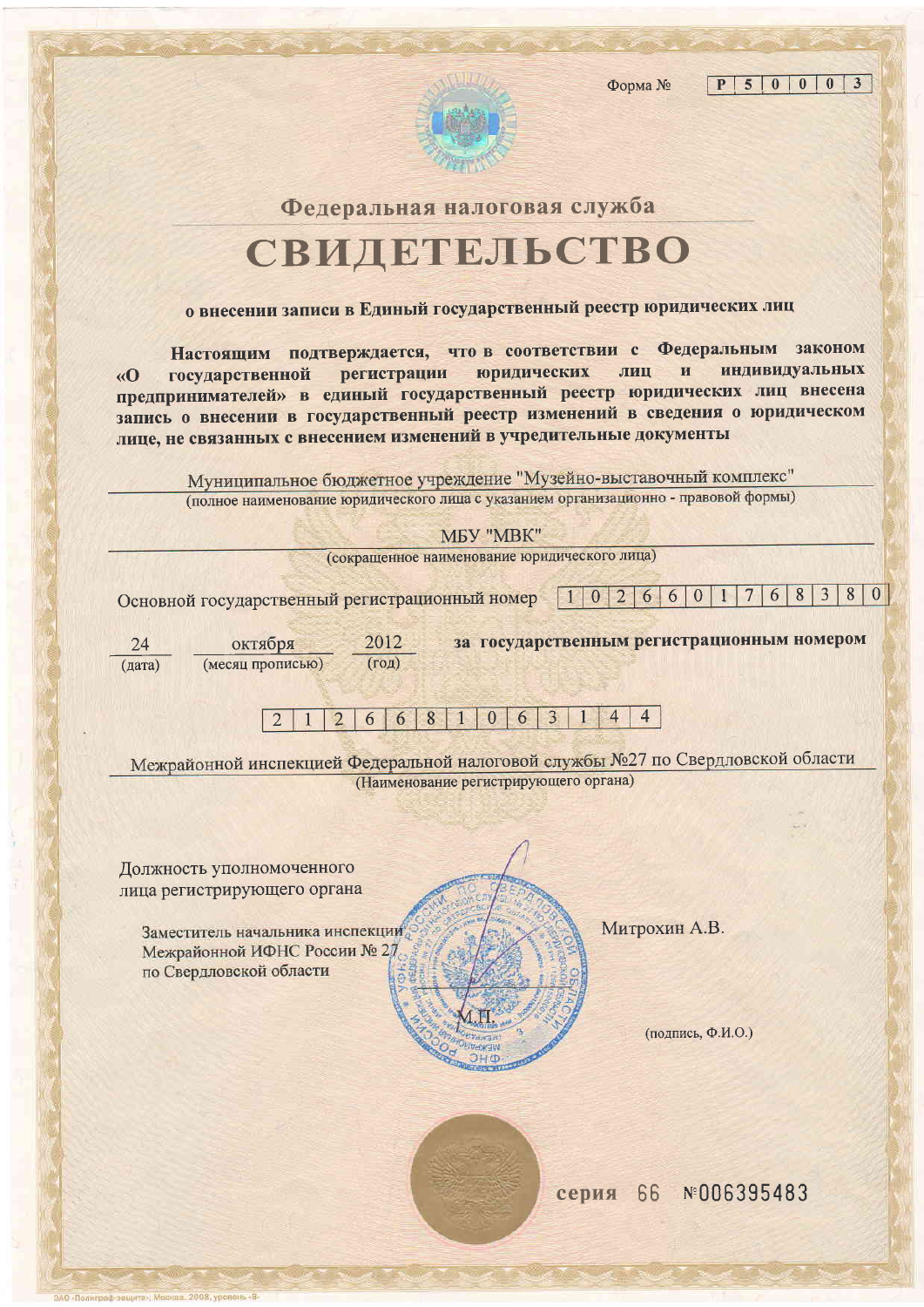Экэ. единственный

## Министерство Российской Федерации по налогам и сборам

## O NOCTAHLER BALLER BALLARD RACIO JAHRA

образованного в соответствии с законодательством Российской Федерации, по месту нахождения на территории Российской Федерации

Настоящее Свидетельство выдано в соответствии с положениями части первой Налогового кодекса Российской Федерации, принятого Федеральным законом от 31 июля 1998 года N 146-ФЗ,

юридическому лицу Муниципальное учреждение "Музейно-выставочный комплекс"

(полное наименование в соответствии с учредительными документами)

местонахождение 643.624203. Свердловская область. Лесной г. Ленина ул. 54

(адрес неста налождения в соответствии с учредительными документами)

сведения о регистрации: вид документа Свидетельство о государственной регистрации предприятия (накиенованке)

У111-СИ № 735 "10" Февраля 2000 реквизиты документа

(серия, номер, дата видачи /утверидения/)

наименование органа, выдавшего /утвердившего/ документ Администрация г Лесной Свердловской области

и подтверждает постановку юридического лица на учет "24" Февраля 2000 (число, несяц, год постановки на учет)

по месту нахождения в Инспекции МНС РФ по г. Лесной Свердловской области

6 6

| 3

(наименование государственной налоговой инспекции и ее код)

и присвоение ему

**Идентификационного** 6 6 7 0 0 0 0 7 8 4 9 ИНН юридического лица **Номера** Налогоплательника: с кодом причины 6 6 3 0 0 1 0 0 1 постановки на учет

Дата выдачи Свидетельства "24" Февраля 2000 (часло, несяц, год)

Свидетельство применяется во всех предусмотренных законодательством случаях и подлежит замене в случае изменения приведенных в нем сведений, а также в случае порчи, утери.

Руководитель инспекции МНС РФ по г Лесной Свердловской области Карфилов С. Г.

(подпись, фанилия, имя, отческо) 0207385 серия 66 №